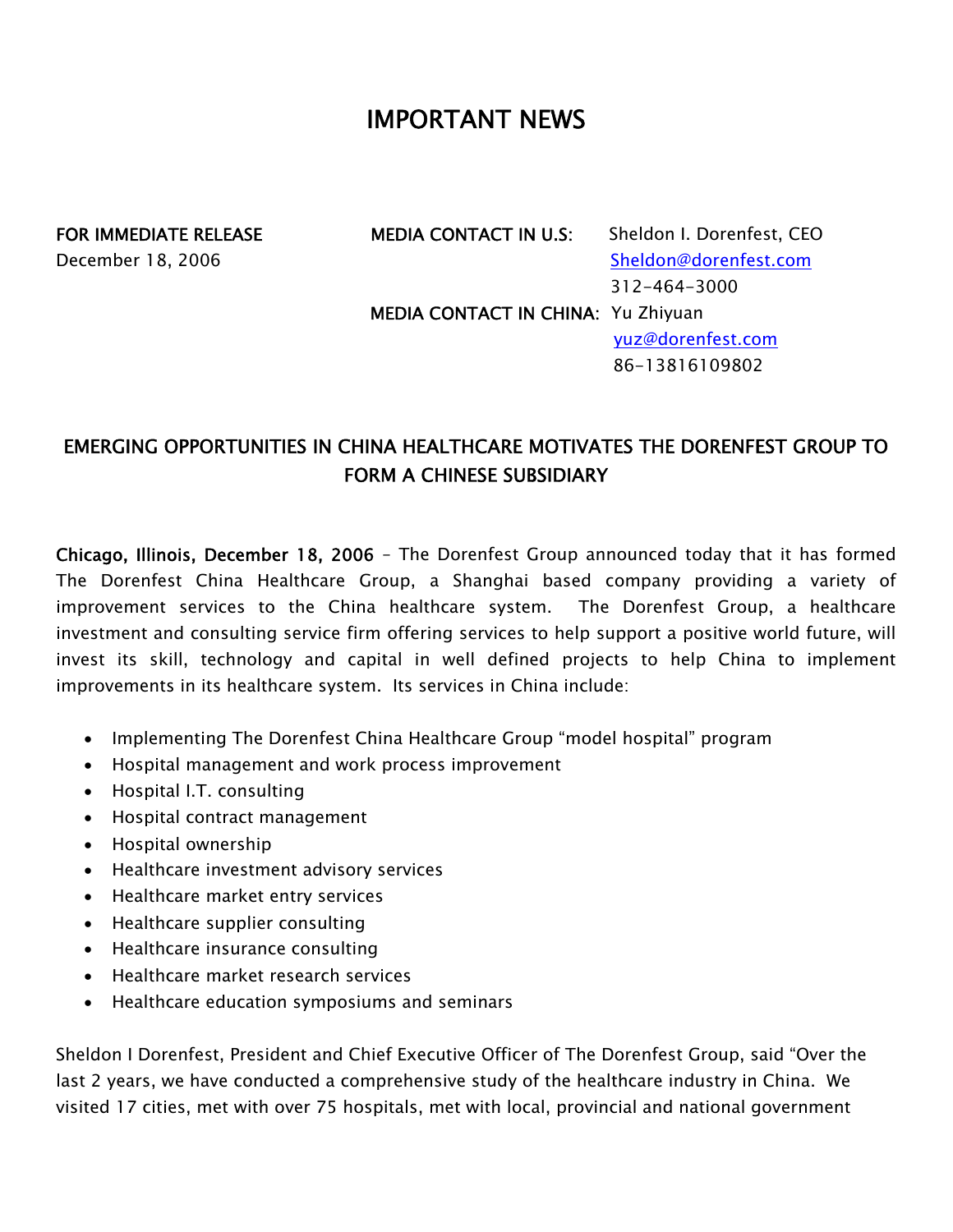health personnel and discussed industry needs with a number of companies and experts serving the China healthcare industry. From this market study, we determined that healthcare in China is in a period of tremendous change and improvement and that our skills are particularly suited to help China take its next steps in healthcare system improvement. We look forward to partnering with China as it pursues its goal of improving healthcare for its people."

In addition to providing services to a group of consulting clients, The Dorenfest China Healthcare Group is now in the process of reviewing candidates to implement our "model hospital vision", developing partnering relationships to support the delivery of our services and reviewing software systems to define the best software available in China for partnering with us to implement new I.T. systems for our China hospital clients.

The Dorenfest China Healthcare Group vision of a "model hospital" includes the following characteristics:

- Provides improved quality of care to its patients
- Operates at a highly efficient level through effective use of I.T. systems and better work processes
- Offers its services to patients at an affordable cost
- Creates a highly satisfied patient population with the patients observing a noticeable improvement in the services and treatments provided by the hospital
- Utilizes appropriate digital technology to create a state of the art "digital hospital"

The Dorenfest China Healthcare Group would like to select a project for its "model hospital" effort. Criteria for the selection of this project will include the following:

- A friendly, supportive local government
- A capable hospital management team
- Supportive physicians and employees

Once this project proves itself, The Dorenfest China Healthcare Group will replicate the work done in that project to create other "model hospitals" throughout China. We will focus on making the characteristics of the "model hospitals" consistent with China's healthcare reform goals so as the model accomplishes its objectives, it can become part of a national program for Chinese healthcare improvement.

## About The Dorenfest Group

The Dorenfest Group is a healthcare investment and consulting firm offering a variety of improvement services to help support a more positive world future. Its founder, Mr. Sheldon I.